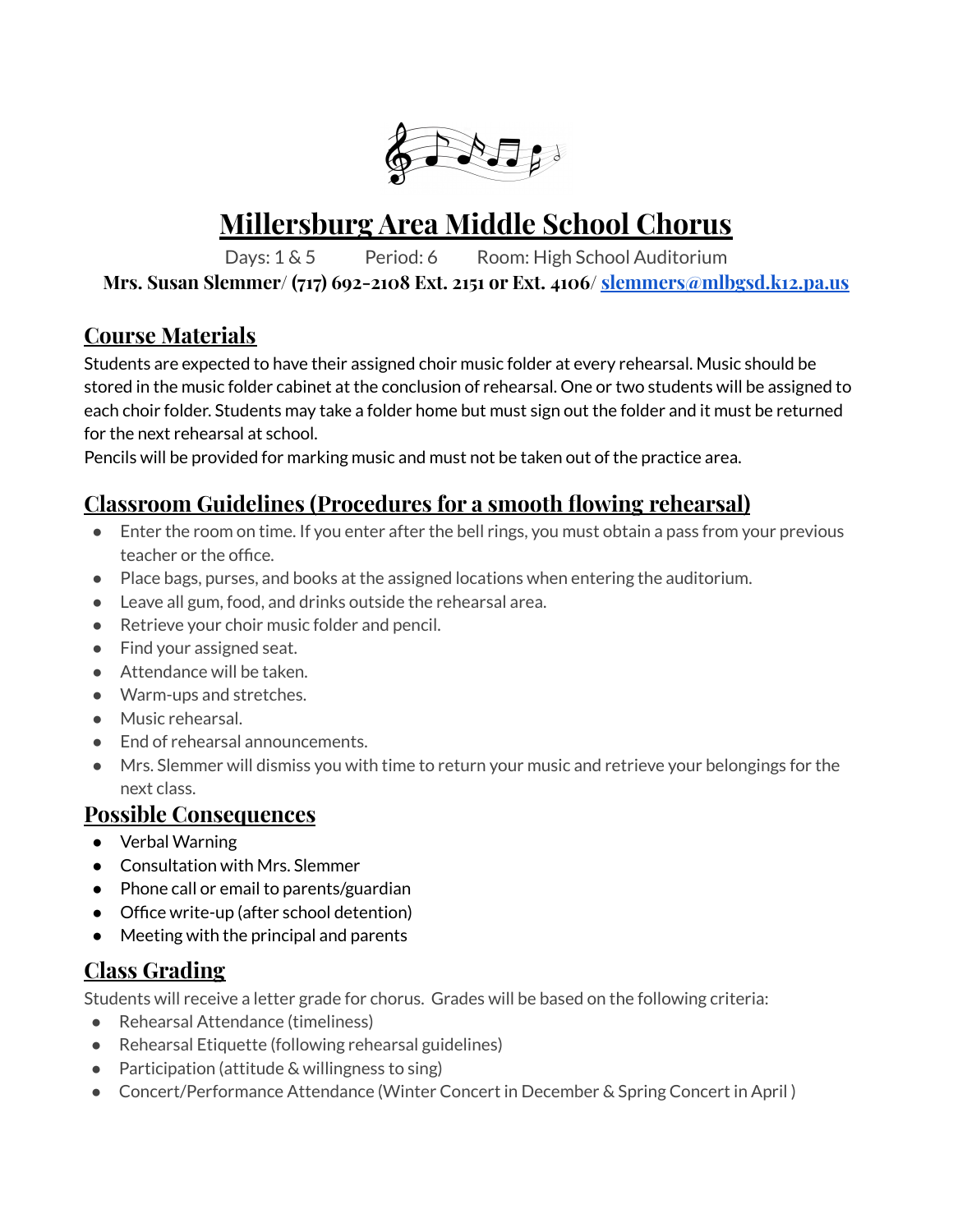### **Performances**

The middle school chorus performs in two major concerts every year; one in the winter and one in the spring. Attendance at both concerts is mandatory. The concert is the culmination of many weeks of hard work and all students need to participate. Athletic conflicts are not permitted over concerts. Concert participation counts towards a major part of the student's grade.

### **Concert Dates**

Tuesday, December, 14, 2021 @ 7:00 PM (Report time TBA) Tuesday, April 12, 2022 @ 7:00 PM (Report time TBA) \*All concerts are in the high school auditorium.

# **Performance Attire**

Concerts are a formal occasion. Jeans, shorts and sneakers are not permitted. Students must also follow the Millersburg Area School District's dress code.

#### *Students may wear the following:*

**Girls**-dress slacks, dress, skirt (knee length or longer) & blouse, dress capri pants (not denim), dress shoes (no flip-flops)

**Boys**-dress slacks, polo shirt, buttoned-down shirt, dress shoes, tie/bow tie

\*If you have issues getting dress attire, please contact Mrs. Slemmer at least 3 weeks prior to the concert so *arrangements can be made.*